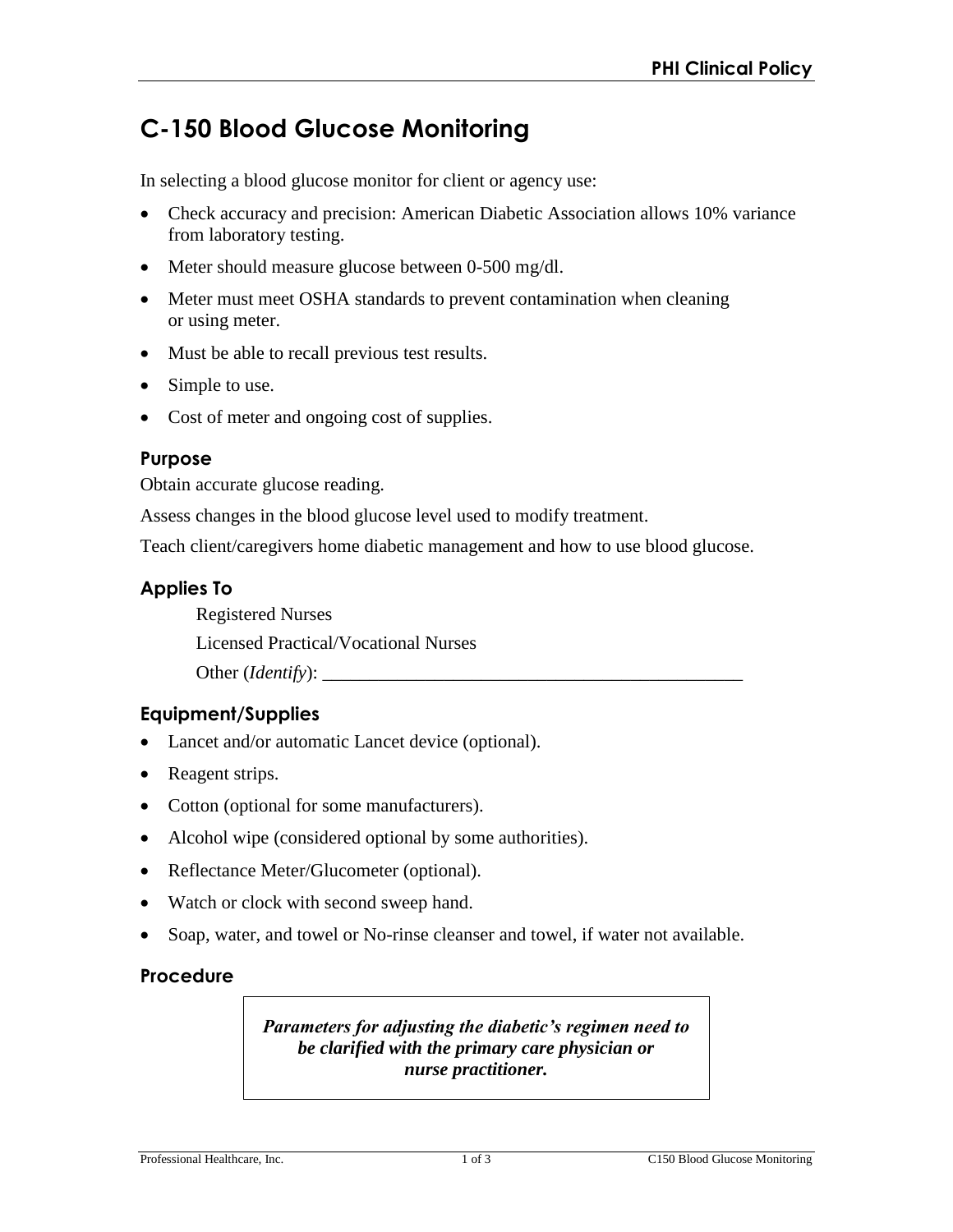- 1. Wash hands. Refer to the Hand Washing procedure.
- 2. Review the package instructions included with the reagent strips. Also, review the operating manual of an automated lancet device and/or a reflectance meter/glucometer (if used).
- 3. Remove a reagent strip from the container.
- 4. Tightly recap container.
- 5. Instruct the client to wash site with warm water and dry thoroughly.
- 6. Twist off the lancet cap without touching the sterile point. *If you are using an automated device, wipe the contact site with alcohol prior to inserting the lancet.*
- *7.* Wipe the site with alcohol unless contraindicated by primary physician. *Alcohol has a drying effect on the skin, and repeated use can lead to fissures.*
- 8. If using a finger site, have the client lower his hand below the level of the heart for thirty seconds.
- 9. Using a quick stick-and-withdraw motion, puncture the skin. *If using an automated device, firmly hold the device against the site and activate.*
- 10. Gently squeeze the site in a downward motion to obtain a drop of blood large enough to cover the entire test pad.
- 11. Hold the test strip level and touch the drop of blood to the test pad.
- 12. Begin timing as soon as the blood is placed on the test pad or as stated in the manufacturer's instructions.
- 13. Wipe, blot, or wash off the strip as stated in the manufacturer's instructions. *Timing is critical in obtaining accurate results.*
- 14. Wait another specified time period. *Time period depends upon the manufacturer's guidelines.*

# **Visual Method**

- 1. When timing is complete, match the test pad to the color on the reagent container color scale that most closely matches the test pad color. The blood glucose level is represented by the number of the matched color.
- 2. If the test pad color falls between two colors, the blood glucose level is read as a range between the two numbers; for example, between 80 and 120.

# **Reflectance Meter/Glucometer**

- 1. When timing is complete, place the test strip in the reflectance meter/ glucometer and follow the manufacturer's instructions to obtain the blood glucose level reading.
- 2. Wash hands. Refer to the Hand Washing procedure.